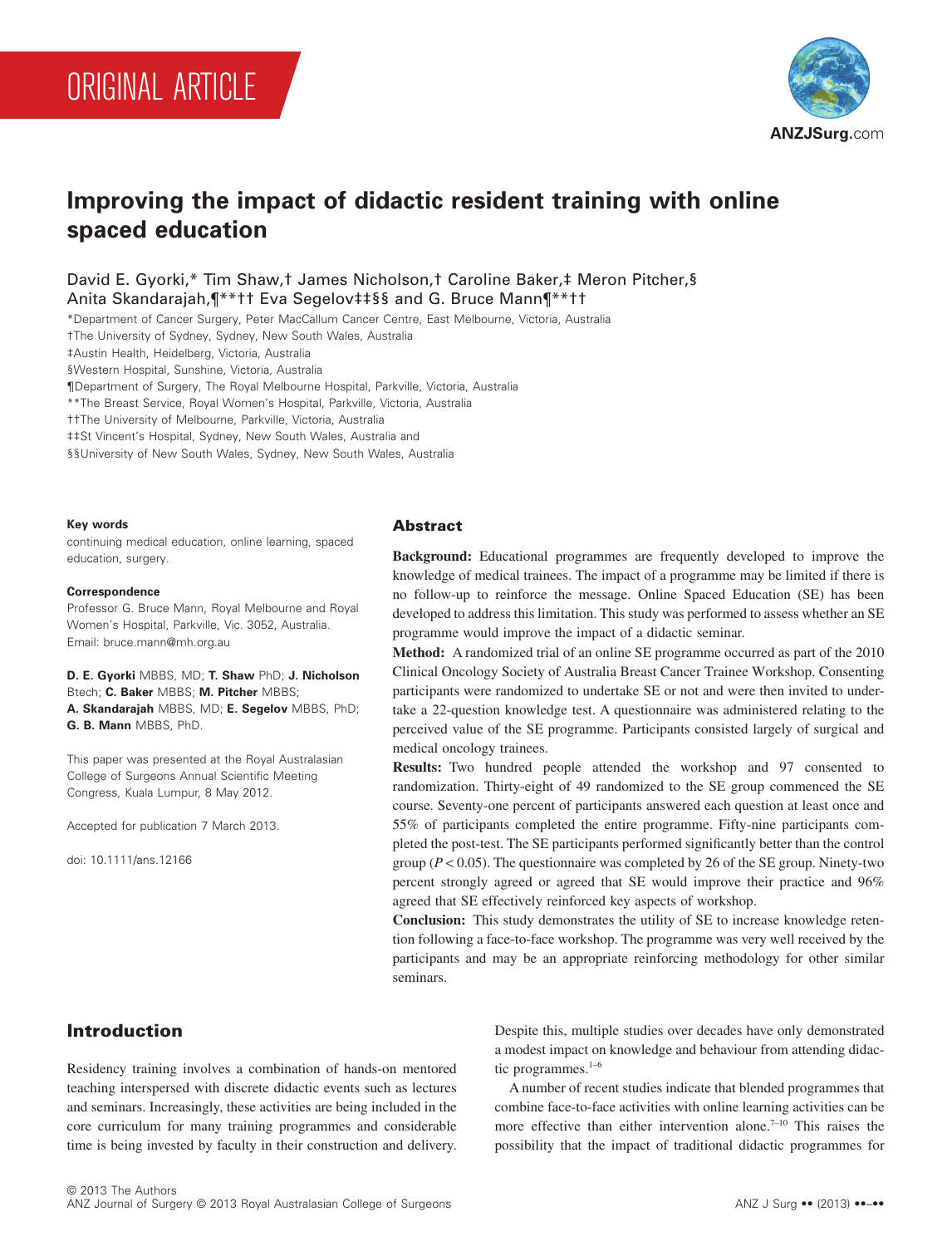medical trainees can be enhanced through the addition of adjunct online programmes.

Spaced Education (SE) is a novel form of online learning that has been demonstrated to increase knowledge retention and impact on behaviour.11–13 In addition, SE has been demonstrated to enhance the impact of face-to-face continuing medical education programmes developed for primary care clinicians in the United States.<sup>12,13</sup> SE involves participants receiving short multiple-choice questions and feedback via e-mail in a repeating pattern over a number of weeks. The methodology is based on the spacing and testing effects. The *spacing effect* refers to the finding that educational encounters that are repeated over time increase the acquisition and retention of knowledge.14 The *testing effect* refers to the finding that the process of testing does not only measure knowledge, but alters the learning process itself to improve knowledge retention.15,16 Each *spaced education item* consists of an evaluative component (a clinically relevant multiple-choice question) and an educational component (the correct answer and a brief explanation of the answer). Participants submit an answer, receive immediate feedback about the rationale for the correct answer as well as a summary of the performance of their peers. The item is repeated over intervals of time ranging from 1 to 12 weeks. An adaptive algorithm tailors the length of the spacing intervals and number of repetitions of the content for each learner based on his or her performance. Each question must be answered correctly twice to be retired. In a randomized trial, this adaptive algorithm was found to increase learning efficiency by more than  $35\%$ <sup>17</sup>

The primary aim of this study was to assess whether an SE programme could improve the impact on resident knowledge of a discrete didactic seminar on the multidisciplinary management of breast cancer. The secondary aim was to assess the acceptability of this form of teaching to residents.

# **Methods**

#### **Participants**

Participants in the Clinical Oncology Society of Australia weekend seminar, titled 'Everything you need to know about breast cancer', were invited to participate in the study. Participation in both the weekend seminar and the study was voluntary, with attendees having to opt in to the programme. There was a modest cost involved to attend the seminar, but no added cost to participate in the study. Attendance and participation was open to residents in general surgery, medical oncology and radiation oncology from Australia and New Zealand.

#### **Development of spaced education items**

A multidisciplinary team of clinicians with expertise in the management of breast cancer and educators devised a bank of 34 case scenarios, each with associated multiple-choice questions. Questions were related to all aspects of breast cancer therapy including surgery, chemotherapy, endocrine therapy, radiation oncology, supportive care and cancer genetics. The multiple-choice questions included multiple potential correct answers in order to minimize the chance of answering the question correctly by chance. Each question

also included short, focussed feedback and links to further references. Development of the question bank took one face-to-face meeting to define key learning points and an additional 3–4 h of time from each of the four senior faculties to produce questions supported by an educational developer. Question writing was led by a senior surgical registrar.

#### **Study design and organization**

The study design is demonstrated in Figure 1. Participants were randomized to either the SE group or a control group (using the Research Randomizer software, version 3.0, [http://www.](http://www.randomizer.org) [randomizer.org\)](http://www.randomizer.org). The SE group received three case scenarios by email every 2 days. Immediate feedback was given after an answer was submitted. If a question was answered correctly, it would be repeated after a 20-day interval and if answered incorrectly, after an 8-day interval. When a question was answered correctly on two successive occasions, the question became retired. The course was completed after 80% of questions were retired. The emailing of participants was fully automated using publically available online software [\(http://www.app.qstream.com\)](http://www.app.qstream.com). All participants in the control group received the bank of SE questions after completing the post-test so none was disadvantaged.

#### **Post-test**

Three months following commencement of the SE programme, participants completed an online post-test developed by the multidisciplinary team. The post-test consisted of 22 questions. Thirteen questions were matched to questions covering a similar topic in the SE question bank and nine questions were unmatched, covering an aspect of the seminar that was not covered in the SE programme.

### **Completion survey**

All participants were asked to complete a feedback survey following the post-test to assess the acceptability and perceived benefit of the



**Fig. 1.** Consolidated Standards of Reporting Trials flow chart of randomized controlled trial. COSA, Clinical Oncology Society of Australia.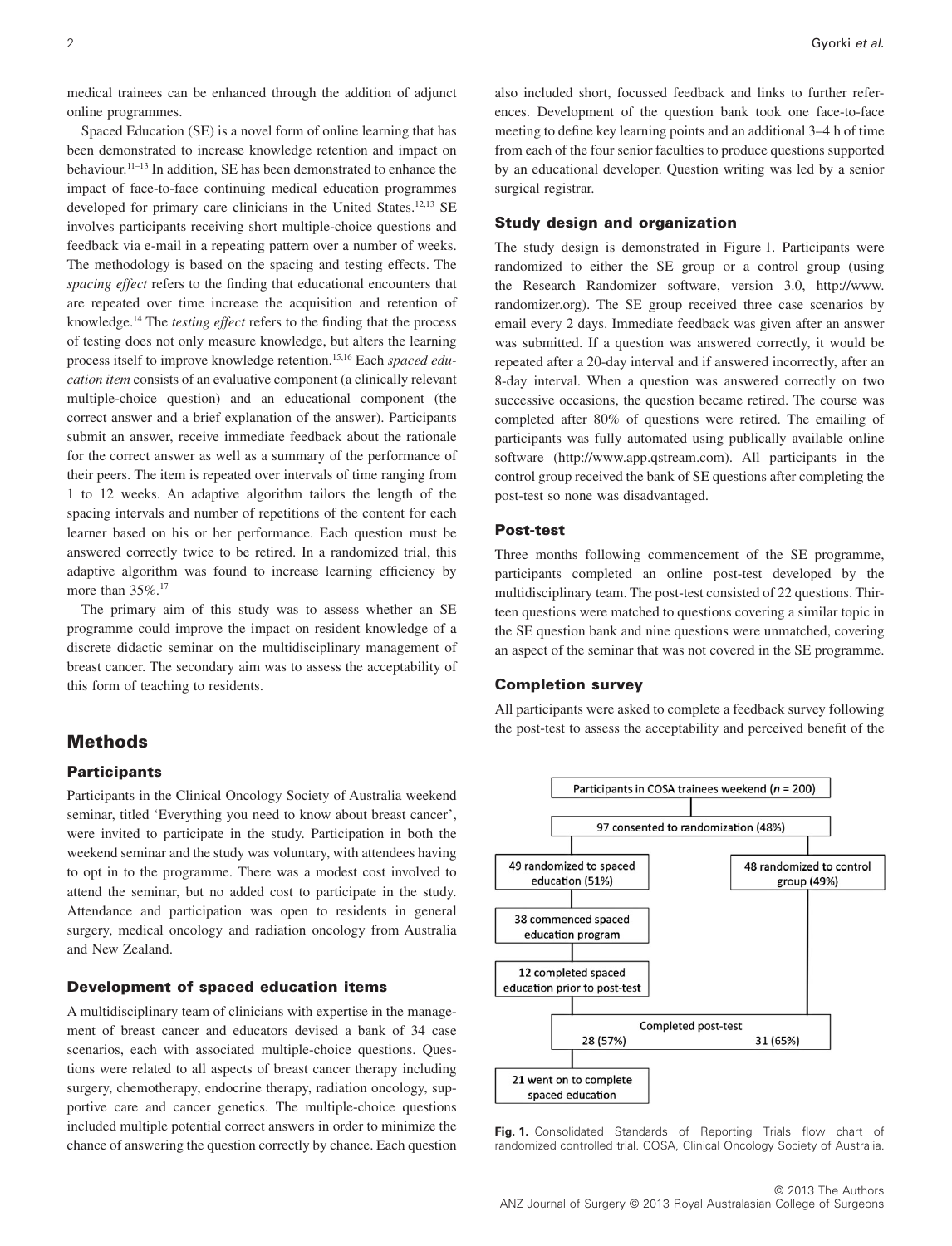**Table 1** Survey response at completion of study using a 5-point Lkert scale

| <b>Survey Questions</b>                                                                                                                                                                | Mean score (/5) |
|----------------------------------------------------------------------------------------------------------------------------------------------------------------------------------------|-----------------|
| I believe the Spaced Education course will<br>improve how I practice with regard to breast<br>cancer treatment.                                                                        | 41              |
| The Spaced Education course was effective as a<br>method to learn or reinforce key aspects of<br>breast cancer treatment.                                                              | 4.3             |
| The Spaced Education course was effective as a<br>method to reinforce key aspects of the<br>two-day Clinical Oncology Society of Australia<br>Breast Cancer Workshop in November 2010. | 4.3             |
| I found the Spaced Education course engaging<br>and enjoyable.                                                                                                                         | 4.3             |
| I would be happy to undertake other<br>health-related programmes if offered in the<br>Spaced Education format.                                                                         | 4.3             |

**Table 2** Demographic details for participants in Spaced Education (SE) programme

|                                                          | Spaced Education                |                          |         | Control             |  |
|----------------------------------------------------------|---------------------------------|--------------------------|---------|---------------------|--|
|                                                          |                                 | $\%$                     |         | %                   |  |
| Fellow<br>Registrar<br>Junior resident<br>Other<br>Total | 40<br>3<br>$\mathfrak{D}$<br>49 | 8<br>82<br>6<br>Δ<br>100 | 3<br>48 | 86<br>8<br>6<br>100 |  |

programme (Table 1). Statements were answered using a 5-point Likert scale ranging from strongly agree to strongly disagree.

#### **Statistical analysis**

Statistical analysis was performed using Microsoft Excel version 12.2.9 (Microsoft Corp., Redmond, WA, USA). One-tailed *t*-test was used to compare the results for the two study groups and subsequent post-hoc subgroup analysis. A *P* value threshold of 0.05 was used for determining significance.

# **Results**

A total of 97 residents consented to participate in the study out of 200 participants in the weekend seminar. Forty-nine were randomized to the SE group and 48 to the control group.

The level of training of participants is shown in Table 2. Randomization was effective and the groups were well matched. The large majority of residents were at senior resident level, and therefore, in an accredited training programme.

Of the 49 residents randomized to the SE group, 38 (76%) actually started the programme. Of these, 21 (43%) completed the SE programme (retired 80% of questions). Twelve (24%) had completed the programme prior to undertaking the post-test. The remaining nine completed the SE questions after having participated in the post-test. Seventy-one percent of participants saw each question at least once prior to completing the post-test.



Fig. 2. Post-test results for matched and unmatched questions. (\*\* indicates *P* < 0.05).

Fifty-nine trainees (61%) completed the post-test. A greater proportion of the control group completed the post-test compared with the SE group  $(65 \text{ versus } 57\%)$ .

The residents randomized to the SE group had a significantly higher post-test score than the control group (72 versus  $67\%$ , *P* = 0.03) (Fig. 2). This difference applied only to the questions that were 'matched' to the SE programme (74 versus  $69\%$ ,  $P = 0.02$ ) and not to the unmatched questions (68 versus 65%,  $P = 0.14$ ). The highest scores (76%) were seen in the subgroup of participants who had completed all questions but were not significantly better than the remainder of the SE group ( $P = 0.3$ ).

The completion survey showed that the SE programme was very well accepted by the residents (Table 1), with 93–100% of participants agreeing or strongly agreeing with all questions. The mean score was 4.3/5 for questions relating to acceptability and enjoyment and the same score was given for residents' desire to undertake other programmes using the SE format.

# **Discussion**

This study demonstrates that participation in an SE programme can reinforce the knowledge acquired by medical residents following a face-to-face didactic seminar. The results also indicate that SE was perceived by residents as an effective and enjoyable learning methodology that was likely to impact on their practice.

Although SE completion rates are relatively low, with only 55.3% completing the course, our results are in line with completion rates of other comparable publications.8,12,13,18 The studies with the highest completion rates are those which are specifically goal directed.11,19 In the study by Kerfoot *et al*., urology residents were randomized to SE in preparation for Urology In-Service examination. They observed completion rates of 74%.19 The majority of participants in the current study were not specifically preparing for an examination related to the contents of the seminar. The authors hypothesize that the presence of a specific incentive may encourage higher rates of completion of SE courses.

A participation incentive may have also led to a higher enrolment rate; the authors were somewhat surprised that only 48% of partici